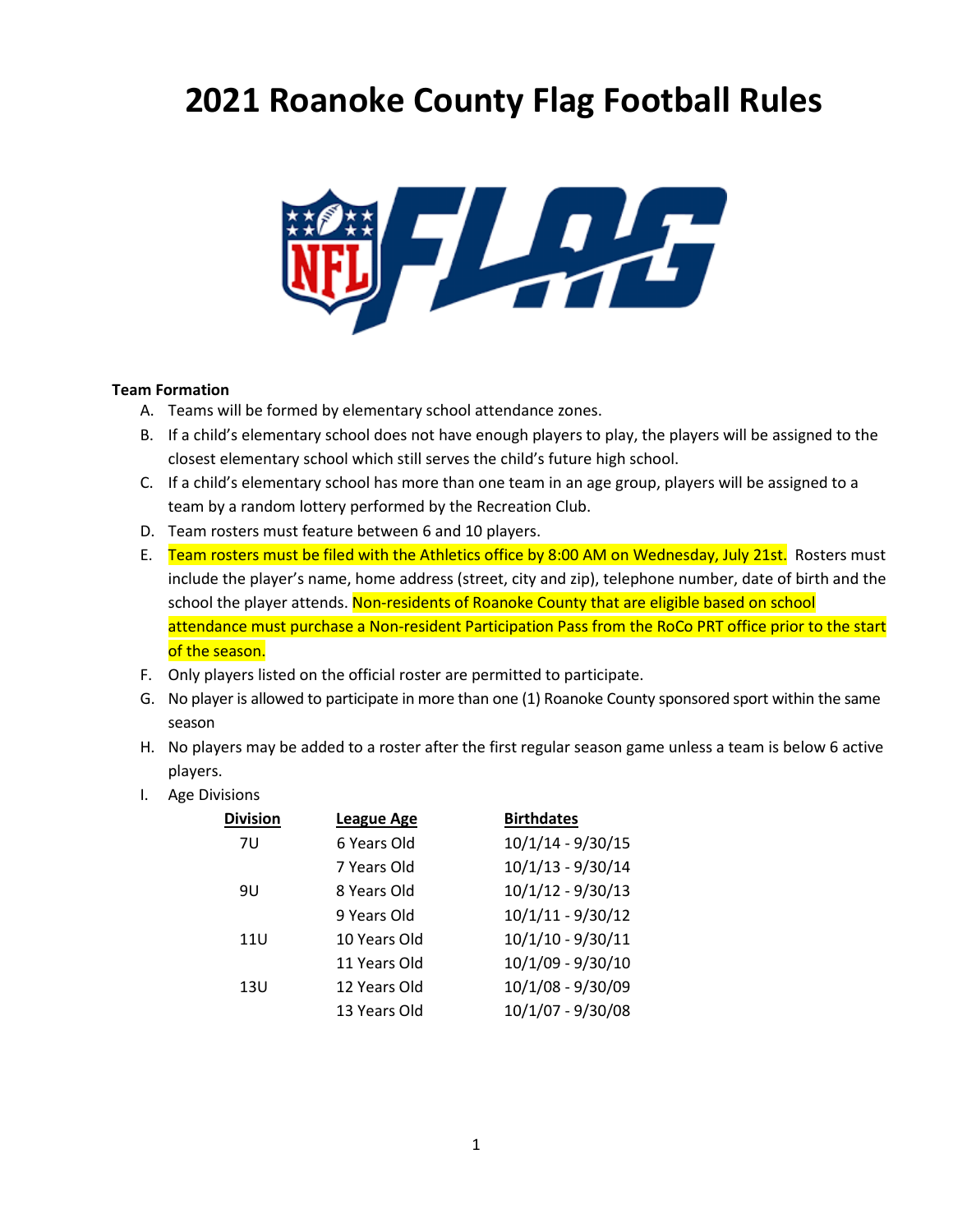#### **Equipment Regulations**

- A. Players must wear shoes. Football cleats are encouraged however no cleats will be allowed with removable metal or plastic cleats/spikes
- B. Players may tape their forearms, hands and fingers. Players may wear gloves, elbow pads, and knee pads. Braces with exposed metals are not permitted.
- C. Cast and hard braces will be dealt with on a case by case basis.
- D. Players must remove watches, earrings and all jewelry that officials deem unsafe.
- E. Official NFL Flag jerseys must be worn at all times during game.
- F. Players' jerseys must be tucked into the pants if they hang below the belt line.
- G. Pants or shorts with belt loops or pockets must be taped.
- H. A readily visible colored mouthpiece must be worn and cannot be chewed off around the ends.
- I. Nothing may be worn that, in the opinion of the officials, restricts the ability to see a player's eyes. The league provides each player with a flag belt.
- J. All teams will utilize the Wilson K2

### **Practice Regulations**

- A. Team practice schedules will be posted online at [www.roanokecountyparks.com/flag](http://www.roanokecountyparks.com/flag)
- B. Teams may not practice longer than **90 minutes.**
- C. Teams are only permitted to practice on posted practice days.
- D. If your practice is shortened by more than 50% or canceled due to rain, contact the athletics division for a rescheduled practice time.

#### **Inclement Weather**

- A. Inclement Weather Prior to Game or Practice When possible, cancellations will be made on Roanoke County's Cancellation Line (540-387-6455 extension 6) for events hosted at Roanoke County facilities. For games in other jurisdictions, please check the cancellation line of the host organization.
- B. In the event adverse weather conditions develop while an activity is in progress and a representative from Roanoke County Parks, Recreation, and Tourism is not present, it is the responsibility of the club representative, coach, teacher, or the scheduled official to determine whether or not conditions that exist will endanger the safety of the participants and whether or not the activity will have a serious adverse effect on field conditions. If a club fails to cancel field use during inclement weather and such use causes extensive field damage, the club will be responsible for any repair costs.
- C. Lightning Policy If thunder is heard, be aware and keep a look out for lightning. If thunder lightning is seen, all players and spectators shall be moved to a sheltered area or to their cars. Wait at least **30** minutes from the last streak of lightning to resume play or practice.
- D. Extreme Heat Policy
	- i. Actual Temperature 100\* or above All games and practices cancelled.
	- ii. Heat Index of 100\* or above All games cancelled.

**Concussion Management Practices** - It is the policy of Roanoke County Parks, Recreation and Tourism to follow the National Federation of State High School Association's guidelines for the management of concussions.

- A. No athlete should return to play or practice on the same day of a suspected concussion.
- B. The athlete's guardian should be immediately notified of the suspected concussion by a coach so that the athlete can be immediately evaluated by an appropriate health-care professional.
- C. Any athlete who is suspected of a concussion must submit written medical clearance from an appropriate health-care professional to their home Recreation Club prior to returning to practice or competition. Recreation Clubs must disallow players from participating until this document is produced.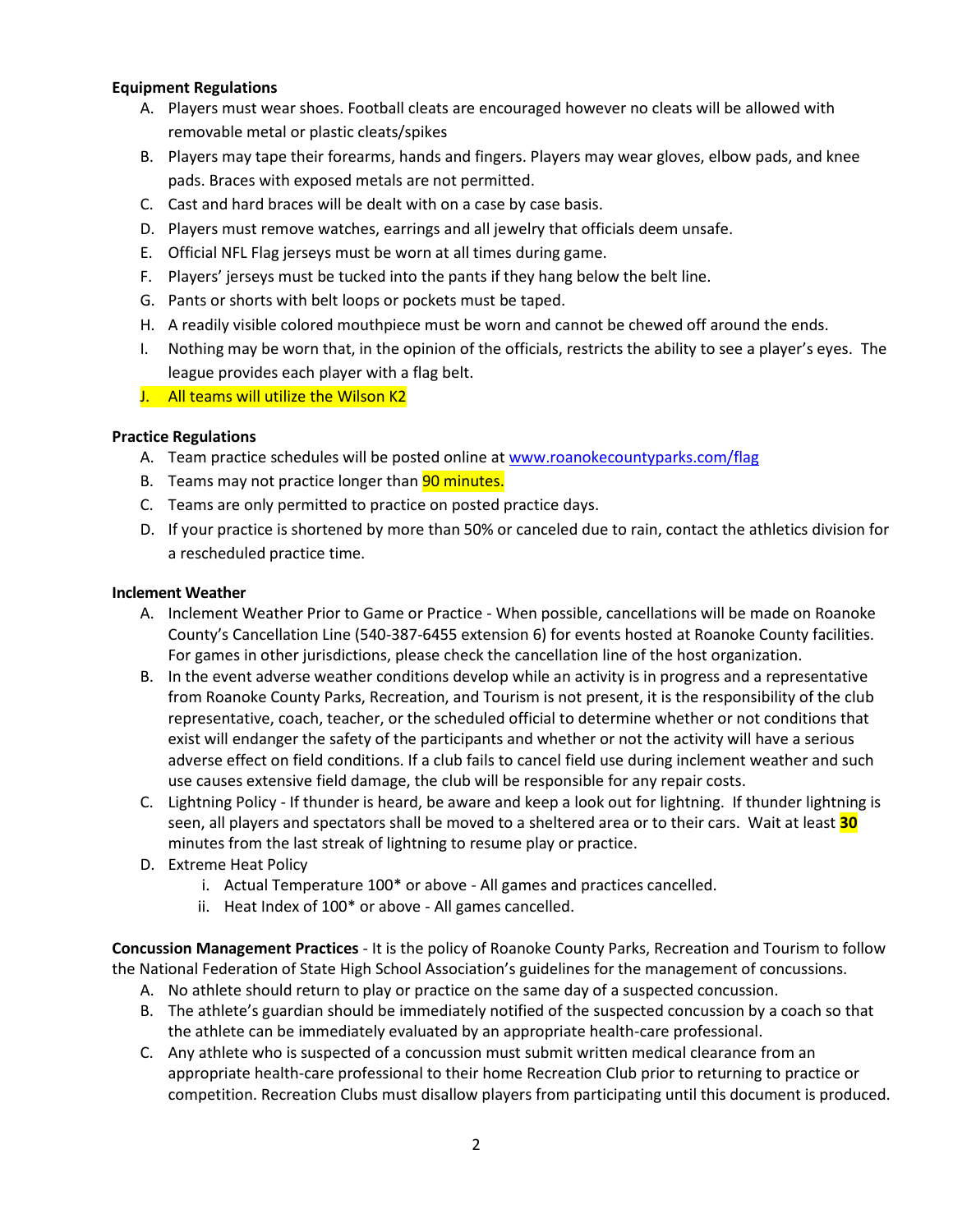D. Each youth sport coach should take the Heads Up: Concussion in Youth Sports online course from the Center for Disease Control. This online course can be found at: <https://www.cdc.gov/headsup/youthsports/index.html>

**VA Mandated Reporting of Child Abuse and Neglect** – We recommend coaches take the online course that lets you know what to look for and how to report child abuse and neglect. Here is the web address for the online training: [http://www.dss.virginia.gov/family/cps/mandated\\_reporters/cws5692/index.html](http://www.dss.virginia.gov/family/cps/mandated_reporters/cws5692/index.html)

## **The Basic Game**

- A. The home team will wear dark jerseys; visiting teams wear light colored jerseys.
- B. At the start of each game, coaches from both teams shall meet at midfield for the coin toss to determine who shall start with the ball. The visiting team shall call the toss.
- C. The winner of the coin toss has the choice of offense or defense. The loser of the coin toss has the choice of direction. Teams may not choose to defer to the second half.
- D. Teams must start a game with a minimum of five players. In the event of an injury, a team with insufficient substitute players may play with four players on the field, but no fewer than four.
- E. The offensive team takes possession of the ball at its 5-yard line and has three (3) plays to cross midfield. Once a team crosses midfield, they have three (3) plays to score a touchdown.
- F. If the offense fails to score, the ball changes possession and the new offensive team starts its drive on its own 5-yard line.
- G. If the offense team fails to cross midfield, possession of the ball changes and the opposition starts its drive from its own 5-yard line.
- H. All possession changes, except interceptions, start on the offense's 5 yard line.
- I. Teams change sides after the first half. Possession changes to the team that started the game on defense.

## **Field**

- A. The field dimensions are 30 yards by 70 yards with two 10-yard end zones and a midfield line to gain line. No-Run Zones precede each line to gain by 5 yards. Field sizes may vary based on field availability for each league.
- B. No-Run Zones are in place to prevent teams from conducting power run plays. While in the No-Run Zones, teams cannot run the ball in any fashion. All plays must be pass plays, even with a handoff.
- C. Stepping on a boundary line is considered stepping out of bounds.
- D. Each offensive squad approaches only TWO No-Run zones in each drive (one zone 5 yards from midfield to the gain the first down, and on zone 5 yards from the goal line to score a TD.

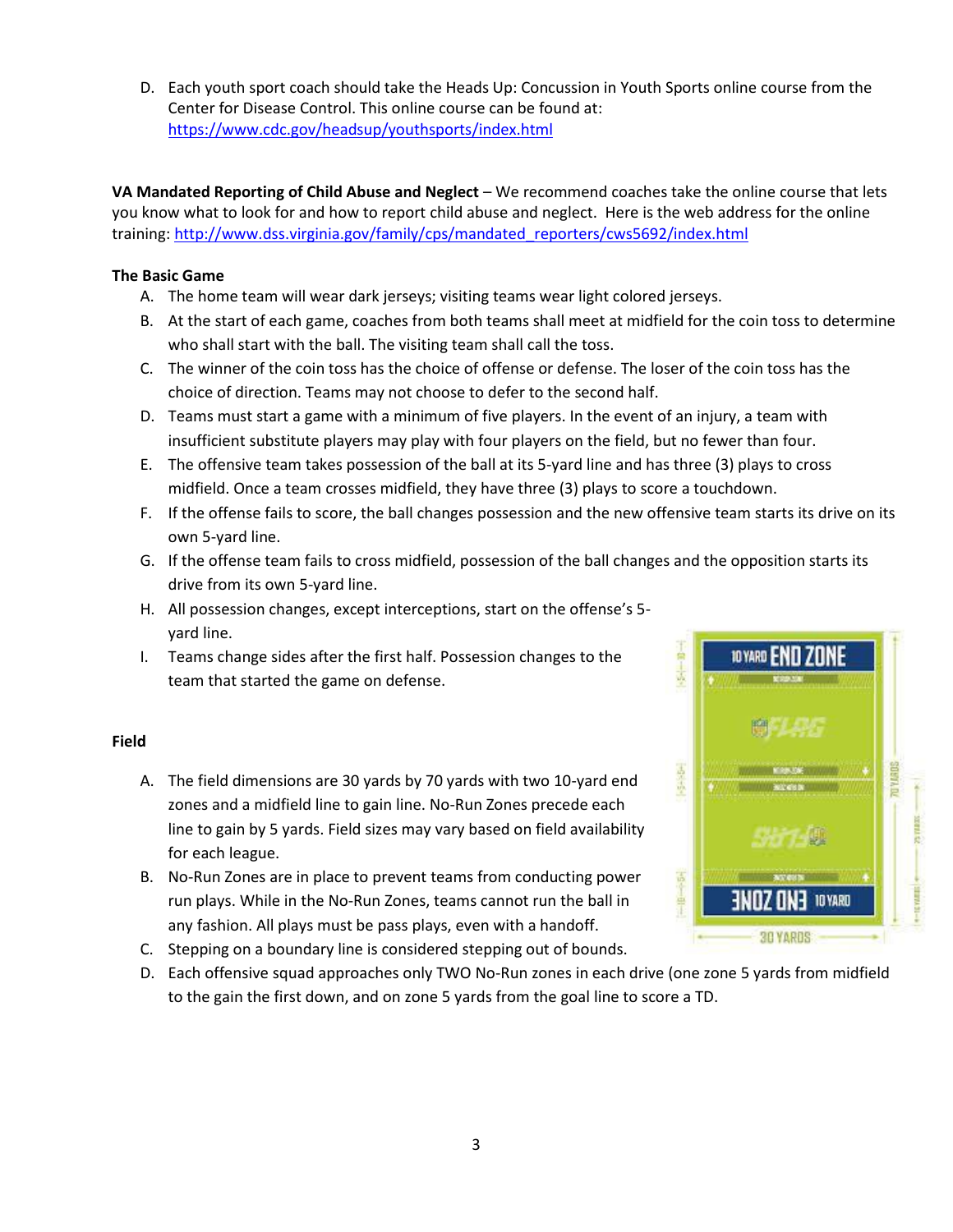#### **Game Regulations**

- A. Pregame Information
	- 1. No game is to start prior to the scheduled game time unless everyone is in agreement.
	- 2. Only three (3) coaches are allowed on the sidelines during a game.
	- 3. The home team is responsible for providing a game ball.
- B. Coaches
	- 1. Coaches are expected to adhere to the philosophy, guidelines, and codes of conduct of Roanoke County Parks and Recreation. Failure to abide by these policies will result in the removal of coaching responsibilities.
	- 2. One coach is allowed on the field to during the game to give verbal instruction and assist with lining up of players prior to the snap.
	- 3. Coaches must retreat out of the area of play prior to the snap of the ball.
- C. Timing and Game Clock
	- 1. Total game length is 48 minutes, divided into two (2) 24-minute halves.
	- 2. The on field official shall keep the clock.
	- 3. Each 24-minute half will be broken down into four (4) 6-minute mini quarters to allow for the all play rule.
	- 4. Halftime is five (5) minutes long.
	- 5. Each time the ball is spotted, a team has 30 seconds to snap the ball. Teams will receive one warning before a delay-of-game penalty is enforced.
	- 6. Each team has one 60-second timeout per half.
	- 7. Officials can stop the clock at their discretion.
	- 8. In the event of an injury the clock will stop and then restart when the injured player is removed from the field.
	- 9. If a game completed one full half of play, the game will be considered final and not rescheduled if conditions warrant the second half to be suspended for weather or other factors.
	- 10. If a game has not completed one full half of play and conditions warrant the game to be suspended, the game will be rescheduled by the Athletics Division and be fully replayed at a later date.

## D. All Play and Sit Rule

- 1. Coaches are strongly encouraged to play each player equal amounts of playing time.
- 2. Each player is **REQUIRED** to play four (4) 6-minute mini quarters, totaling 24 minutes each game.
- 3. Each player is **REQUIRED** to sit for a minimum of two (2) 6-minute mini quarters, totaling 12 minutes each game.
- 4. Players who are injured during playing a mini quarter should reenter as soon as possible. Players who come out because of an injury counts towards their play time requirement. Their substitutes playing time in this scenario does not count towards their playtime requirement.
- E. Live Ball/Dead Ball
	- 1. The ball is live at the snap of the ball and remains live until the official whistles the ball dead.
	- 2. The official will indicate the neutral zone and line of scrimmage. It is an automatic dead ball foul if any player on defense or offense enters the neutral zone.
	- 3. A player who gains possession in the air is considered in bounds as long as one foot comes down in the field of play.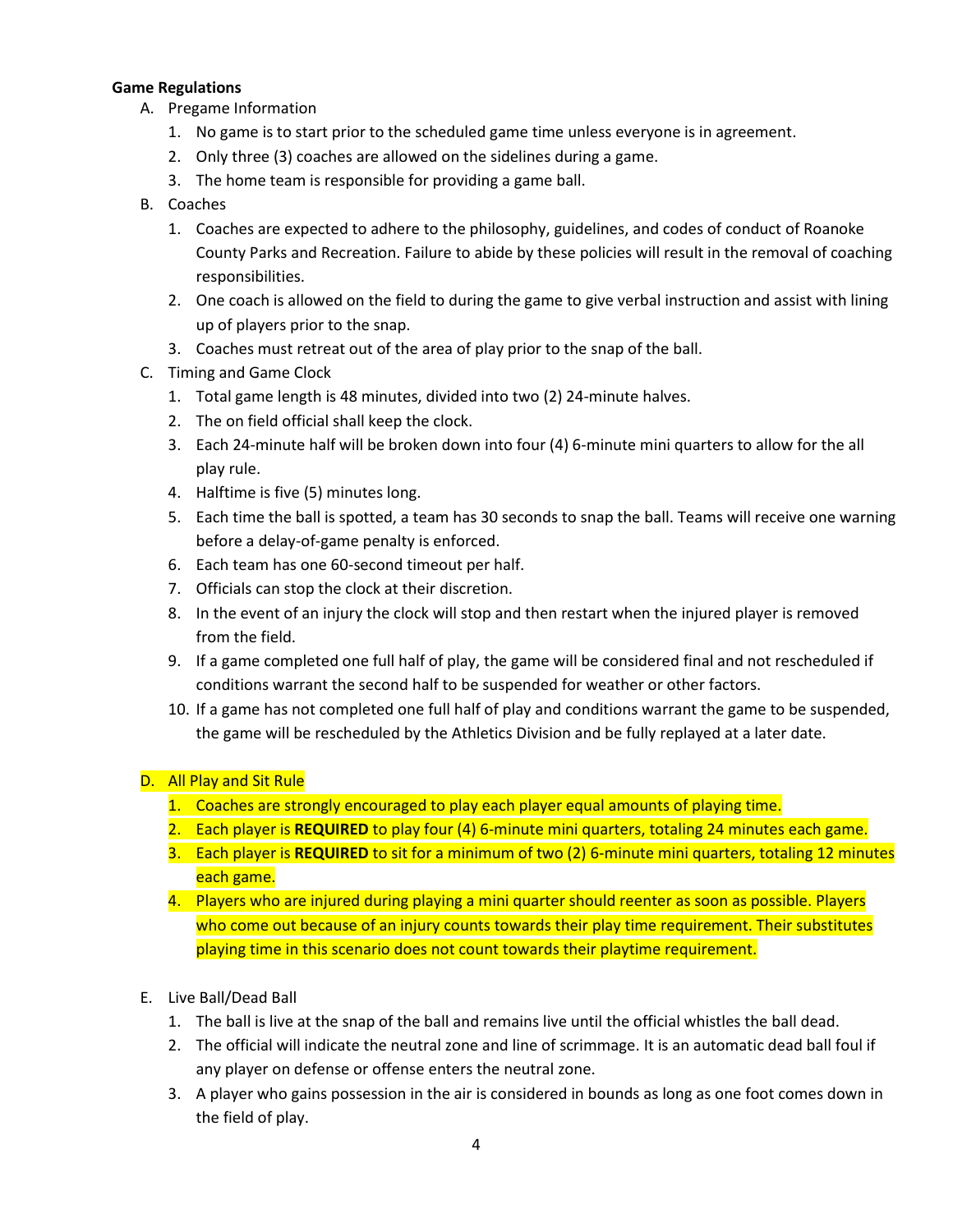- 4. The defense may not mimic the offensive team signals, by trying to confuse the offensive players, while the quarterback is calling out signals to start the play.
- 5. Players may only be substituted in between mini-quarters unless they are injured. Injured players should return to play as soon as possible during the next dead ball.
- 6. Any official can whistle the play dead.
- 7. A play is ruled "dead" when:
	- a. The ball hits the ground.
	- b. The ball carriers flag is pulled.
	- c. The ball carrier steps out of bounds.
	- d. A touchdown or safety is scored.
	- e. The ball carriers knee or arm hits the ground.
	- f. The ball carriers flag falls out.
	- g. The receiver catches the ball while in possession of one or no flags.
	- h. The 7 second pass clock expires.
	- i. Inadvertent whistle occurs.

**NOTE:** There are no fumble recoveries. The ball is spotted where the ball carriers feet were at the time of the fumble.

- 8. In the case of an inadvertent whistle, the offense has two options.
	- a. Take the ball where it was when the whistle blew and the down is consumed.
	- b. Replay the down from the original line of scrimmage.
- 9. A team is allowed to use a time out to question an official's rule interpretation. If the official's ruling is correct, the team will be charged a time out. If the rule is interpreted incorrectly, the time out will not be charged. Officials should all agree upon any controversial call in order to give each team the full benefit of the doubt.
- F. Running
	- 1. The ball is spotted where the runner's feet are when the flag is pulled, not where the ball carrier has the ball. Forward progress will be measured by the player's front foot.
	- 2. The quarterback can run the ball. The quarterback is the offensive player that receives the snap.
	- 3. Only direct handoffs behind the line of scrimmage are permitted. Handoffs may be in front, behind, or to the side of the offensive player, but must be behind the line of scrimmage. The offense may use multiple handoffs.
		- a. 'Center Sneak' play The ball must completely leave the center's hands on the snap and he/she must step backwards off the line of scrimmage in order to receive a direct handoff from the QB before advancing the ball.
	- 4. Absolutely NO laterals or pitches of any kind.
	- 5. "No-Run Zones" are located 5 yards before each end zone and 5 yards on either side of the midfield to avoid short-yardage power-running situations. Teams must use a pass play when the ball is spotted inside the No-Run Zone.
	- 6. The player who takes the handoff can throw the ball from behind the line of scrimmage.
	- 7. Once the ball has been handed off in front, behind or to the side of the quarterback, all defensive players are eligible to rush.
	- 8. Runners may not leave their feet to advance the ball. Diving, leaping or jumping to avoid a flag pull is considered flag guarding.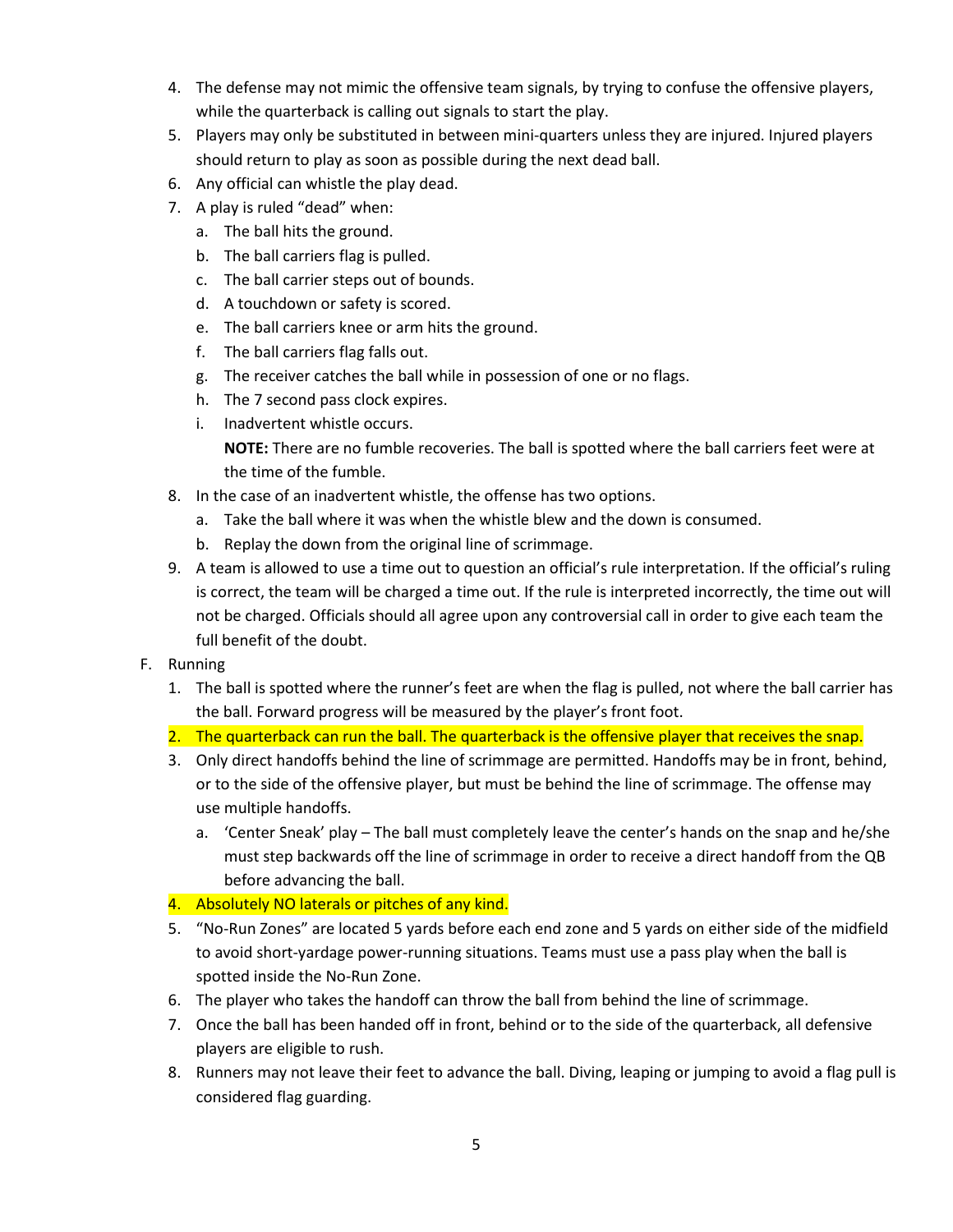- 9. Spinning is allowed, but players may not leave their feet to avoid a flag pull. Jumping in the air in a forward motion to advance the ball, while attempting to avoid a flag pull, is not allowed. Lateral moves to the left or right are permitted.
- 10. Runners may leave their feet if there is a clear indication that he/she has done so to avoid collision with another player without a flag guarding penalty enforced.
- 11. No blocking or "screening" is allowed at any time.
- 12. Offensive player must stop their motion once the ball has crossed the line of scrimmage. No running with the ball carrier.
- 13. Flag Obstruction All jerseys MUST be tucked in before play begins. The flags must be on the player's hips and free from obstruction. Deliberately obstructed flags will be considered flag guarding.
- G. Passing
	- 1. All passes must be from behind the line of scrimmage, thrown forward and received beyond the line of scrimmage.
	- 2. Shovel passes are allowed, but must behind the line of scrimmage.
	- 3. The quarterback has a seven second pass clock. If a pass is not thrown within the seven seconds, the play is dead, the down is consumed and the ball is returned to the line of scrimmage. Once the ball is handed off, the 7-second rule is no longer in effect
		- a. If the QB is standing in the end zone at the end of the 7-second clock, the ball is returned to the line of scrimmage.
- H. Receiving
	- 1. All players are eligible to receive passes (including the QB if the ball has been handed off behind the line of scrimmage).
	- 2. Only one player is allowed in motion at a time. All motion must be parallel to the line of scrimmage and no motion is permitted towards the line of scrimmage.
	- 3. A player must have at least one foot inbounds when making a reception.
	- 4. In the case of simultaneous possession by both an offensive and defensive player, possession is awarded to the offense.
	- 5. Interceptions change the possession of the ball at the point of interception. Interceptions are the only changes of possession that do not start on the 5-yard line.
	- 6. Interceptions are returnable.
- I. Rushing the Passer

## 1. One player may rush the quarterback per play.

- 2. Players who rush the passer must be a minimum of seven yards from the line of scrimmage when the ball is snapped. Players not rushing the quarterback may defend on the line of scrimmage.
- 3. Once the ball is handed off, the seven-yard rule no longer is in effect and all defenders may go behind the line of scrimmage.
- 4. A special marker, of the referee, will designate a Rush Line seven yards from the line of scrimmage. Defensive players should verify they are in the correct position with the official on every play.
	- a. A legal rush is:
		- i. Any rush from a point 7 yards from the defensive line of scrimmage.
		- ii. A rush from anywhere on the field AFTER the ball has been handed off by the QB.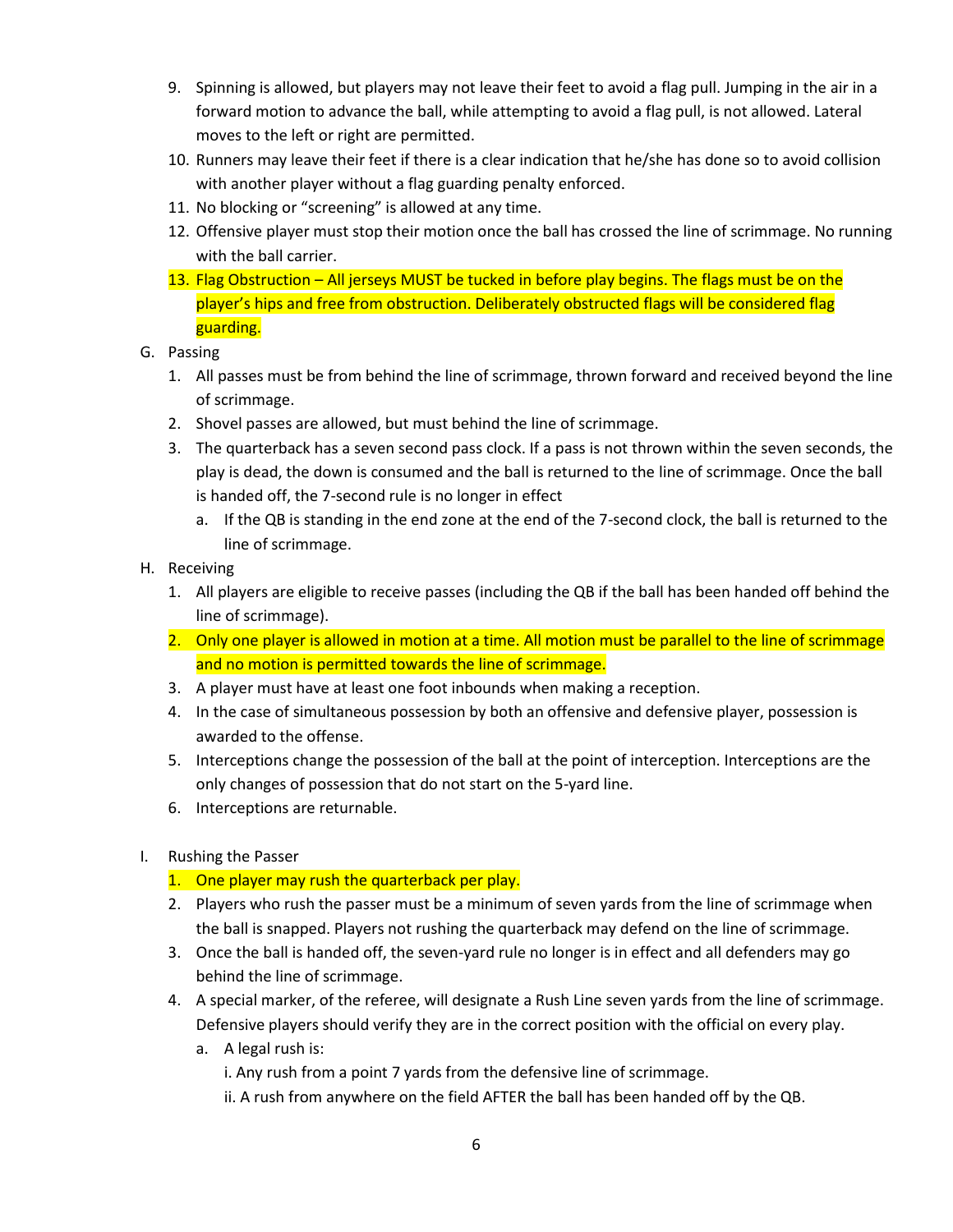iii. If a rusher leaves the rush line early (breaks the 7 yard area), they may return to the rush line, rest and then legally rush the QB.

iv. If a rusher leaves the rush line early and the ball is handed off before they cross the line of scrimmage, they may legally rush the quarterback.

b. A penalty may be called if:

i. The rusher leaves the rush line before the snap crosses the line of scrimmage before a handoff or pass.

ii. Any defensive player crosses the line of scrimmage before the ball is snapped.

iii. Any defensive player, not lined up at the rush line crosses the line of scrimmage before the ball is passed or handed off.

c. Special Circumstances

i. Teams are not required to rush the quarterback, seven second clock is in effect.

ii. Teams are not required to identify their rusher before they play, however, if they do send a rusher, the rusher must verify with the official that they are in the correct position.

iii. If rusher leaves the 7-yard line before the snap, he/she may immediately drop back to act as a defender with no offside penalty enforced.

- 5. Players rushing the quarterback may attempt to block a pass; however, NO contact can be made with the quarterback in any way. Blocking the pass or attempting to block the pass and then making contact with the passer will result in a roughing the passer penalty.
- 6. The offense cannot impede the rusher in any way. The rusher has the right to clear a path to the quarterback, regardless of where they line up prior to the snap. If the path or line is occupied by a moving offensive player, it is the offense's responsibility to avoid the rusher. Any disruption to the rushers path and/or contact will result in an impeding the rusher penalty. If the offensive player does not move after the snap, then it is the rusher's responsibility to go around the offensive player and to avoid contact.
- 7. A sack occurs if the quarterback's flag is pulled behind the line of scrimmage. The ball is placed where the quarterback's feet are when flag is pulled.
	- a. A safety is awarded if the sack takes place in the offensive team's end zone.
- J. Flag Pulling
	- 1. A legal flag pull take place when the ball carrier is in full possession of the ball.
	- 2. Defenders can dive to pull flags, but cannot tackle, hold or run through the ball carrier.
	- 3. It is illegal to attempt to strip or pull the ball from the carrier's possession at any time.

4. If a player's flag falls off during the play, the player is down immediately upon possession of the ball and the play ends.

5. A defensive player may not intentionally pull the flags off a player who is not in possession of the ball. 6. Flag guarding is an attempt by the ball carrier to obstruct the defender's access to the flags by stiff arming, dropping the head, hand, arm or shoulder, or intentionally covering the flags with the football jersey.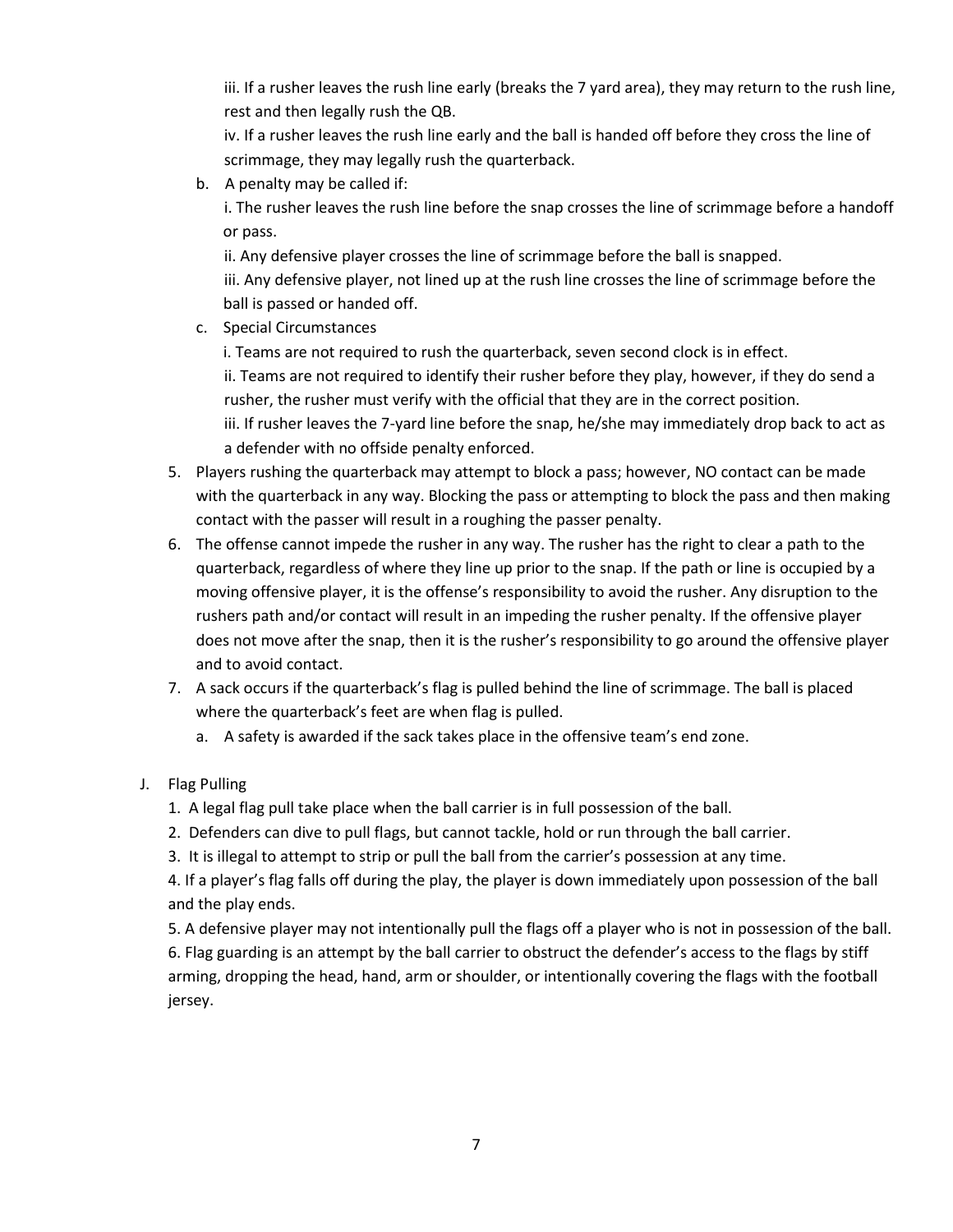- K. Formations
	- 1. Offensive must have a minimum of one player on the line of scrimmage (the center) and up to four players behind the line of scrimmage. The quarterback must be off the line of scrimmage.
		- a. One player may go in motion 1-yard behind and parallel to the line of scrimmage.
		- b. No motion is allowed toward the line of scrimmage.
	- 2. Offensive players must come to a complete stop for one second before the ball is snapped unless he/she is the only player in motion.
	- 3. Movement by a player who is set or a player who runs toward the line of scrimmage while in motion is considered a false start.
- L. Unsportsmanlike Conduct
	- 1. If the field monitor or referee witnesses any acts of intentional tackling, elbowing, cheap shots, blocking or any unsportsmanlike act, the game will be stopped and the player will be ejected from the game. The decision is made at the referee's discretion. No appeals will be considered.
	- 2. Offensive or confrontational language is illegal. Officials have the right to determine offensive language. If offensive or confrontational language occurs, the referee will give one warning. If it continues, the player or players will be ejected from the game.
	- 3. Players may not physically or verbally abuse any opponent, coach or official.
	- 4. Ball carriers MUST make an effort to avoid defenders with an established position.
	- 5. Defenders are not allowed to run through the ball carrier when pulling flags.
	- 6. Fans must also adhere to good sportsmanship, as well.
		- a. Yell to cheer on your players, not to harass officials or teams.
		- b. Keep comments clean and positive.
		- c. Compliment all players, not just one child or team

#### M. Penalties

- 1. The referee will call penalties
- 2. Referees determine incidental contact that may result from normal run of play
- 3. All penalties will be assessed from the line of scrimmage, except as noted
- 4. Only the team captain or head coach may ask the referee questions about rule clarification and interpretations. Players may not question judgment calls
- 5. Games may not end of a defensive penalty unless the offense declines it.
- 6. Penalties are assessed live ball then deal ball. Live ball penalties must be assessed before play is considered complete.
- 7. Penalties will be assessed half the distance to the goal yardage when the penalty yardage is more than half of the distance to the goal.
- 8. Any player who receives an unnecessary Roughness penalty is required to sit for the remainder of the mini-quarter and must be substituted for